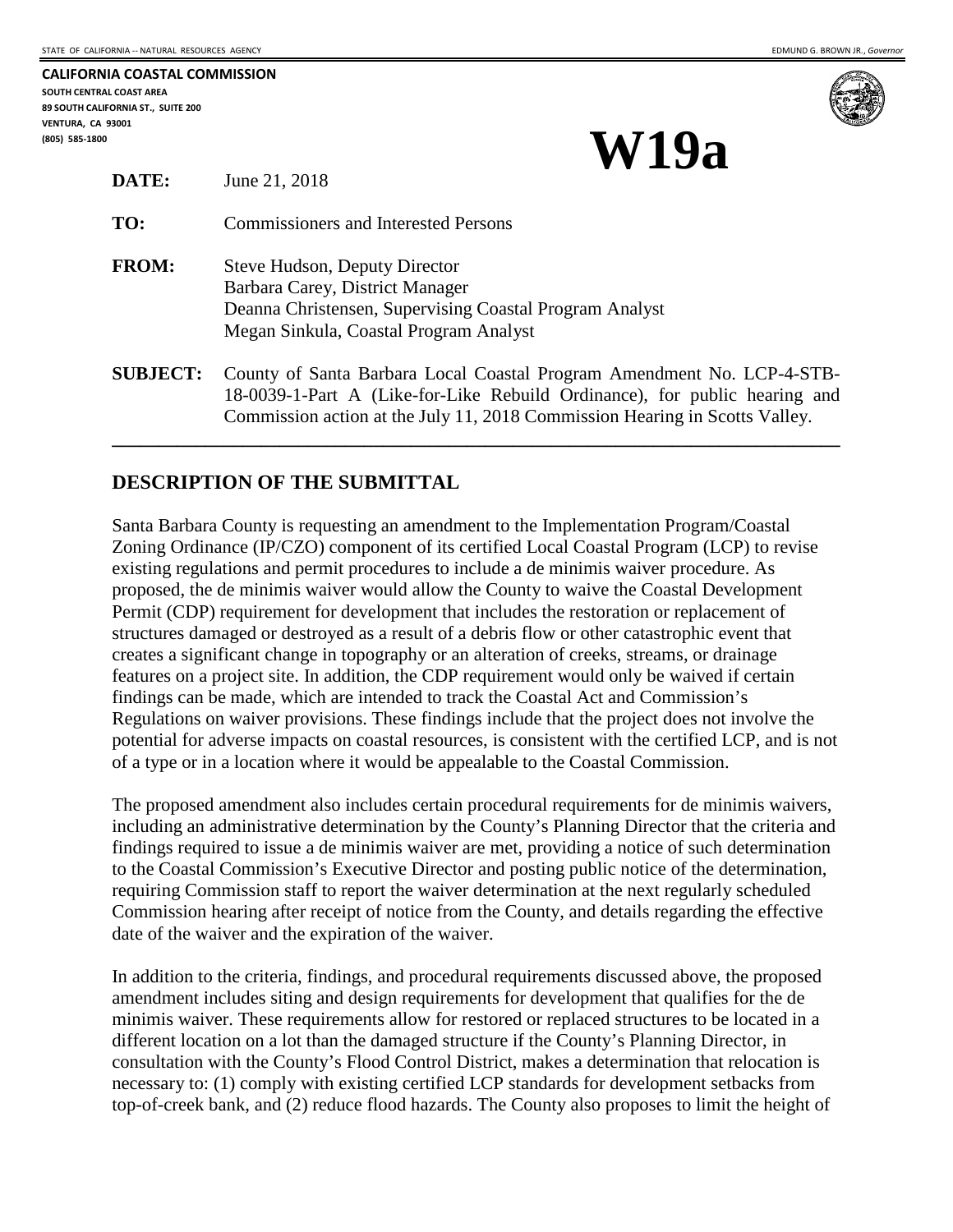the restored or replaced structure, such that the new height of the structure can only exceed the height of the damaged or destroyed structure by no more than ten percent (as measured from the lowest finished floor to the highest part of the structure). However, the height of the structure as measured from post-event grade cannot exceed the maximum height limit of the applicable zone. Lastly, the proposed requirements for a de minimis waiver include design review of the preliminary and final design of the restored or replaced structure only if the design of the structure is "substantially different" from the prior structure.

The County of Santa Barbara submitted Local Coastal Program Amendment LCP-4-STB-18- 0039-1-Part A to the Commission as part of a four part submittal on May 21, 2018, and the submittal was deemed complete on June 5, 2018. The 90-day statutory time limit for Commission action on the amendment submittal will end on September 3, 2018 unless extended.

\_\_\_\_\_\_\_\_\_\_\_\_\_\_\_\_\_\_\_\_\_\_\_\_\_\_\_\_\_\_\_\_\_\_\_\_\_\_\_\_\_\_\_\_\_\_\_\_\_\_\_\_\_\_\_\_\_\_\_\_\_\_\_\_\_\_\_\_\_\_\_\_\_\_\_\_\_\_

## **BACKGROUND**

The Thomas Fire was a massive wildfire in Ventura and Santa Barbara Counties that began on December 5, 2017 and spread rapidly until it was fully contained on January 12, 2018. The fire burned a total of 281,893 acres, including mountainous areas within south Santa Barbara County adjacent to the communities of Montecito, Summerland, and Carpinteria. On January 9, 2018, the freshly scorched, hydrophobic soils on the steep mountain watershed above Montecito were subject to a 200-year rainstorm that included a half-inch of rain falling within just five minutes. This confluence of conditions resulted in debris flows that affected numerous areas throughout southern Santa Barbara County and damaged and/or destroyed approximately 468 structures in the Montecito area. Of these 468 damaged and/or destroyed structures, 57 structures were completely destroyed in the inland portion of the County and 2 structures were completely destroyed in the Coastal Zone. The County has classified the remaining 409 damaged structures according to their level of damage as either "unsafe to occupy" (red tag), "limited entry" (yellow tag), or "habitable" (green tag). Within the Coastal Zone,<sup>[1](#page-1-0)</sup> there are currently 42 damaged structures classified as unsafe to occupy, 64 damaged structures classified as limited entry, and 64 damaged structures classified as habitable.

In addition to structural damage, the January 9, 2018 debris flow event also resulted in significant changes to topography, including the expansion of creek beds and banks and the general alteration of drainage features. Consequently, the Federal Emergency Management Agency (FEMA) Flood Insurance Rate Maps (FIRM) for Santa Barbara County are no longer representative of on-the-ground conditions; the topographical and drainage feature changes have created a new base flood elevation for numerous properties in the Montecito area. To address changes to floodways, flood hazard areas, and base flood elevations, FEMA is preparing new FIRM maps for the County, and FEMA anticipates this effort will take three to five years. In the meantime, the County is working with FEMA to produce Flood Hazard/Recovery Mapping that will include, among other things, advisory base flood elevations. These maps are anticipated to be complete by June 2018, and they will provide property owners with the critical data needed to rebuild on affected lots prior to the completion of new FIRM maps.

<span id="page-1-0"></span> $\overline{a}$ <sup>1</sup> Within the inland portion of the County, there are currently 80 damaged structures classified as unsafe to occupy, 92 damaged structures classified as limited entry, and 67 damaged structures classified as habitable.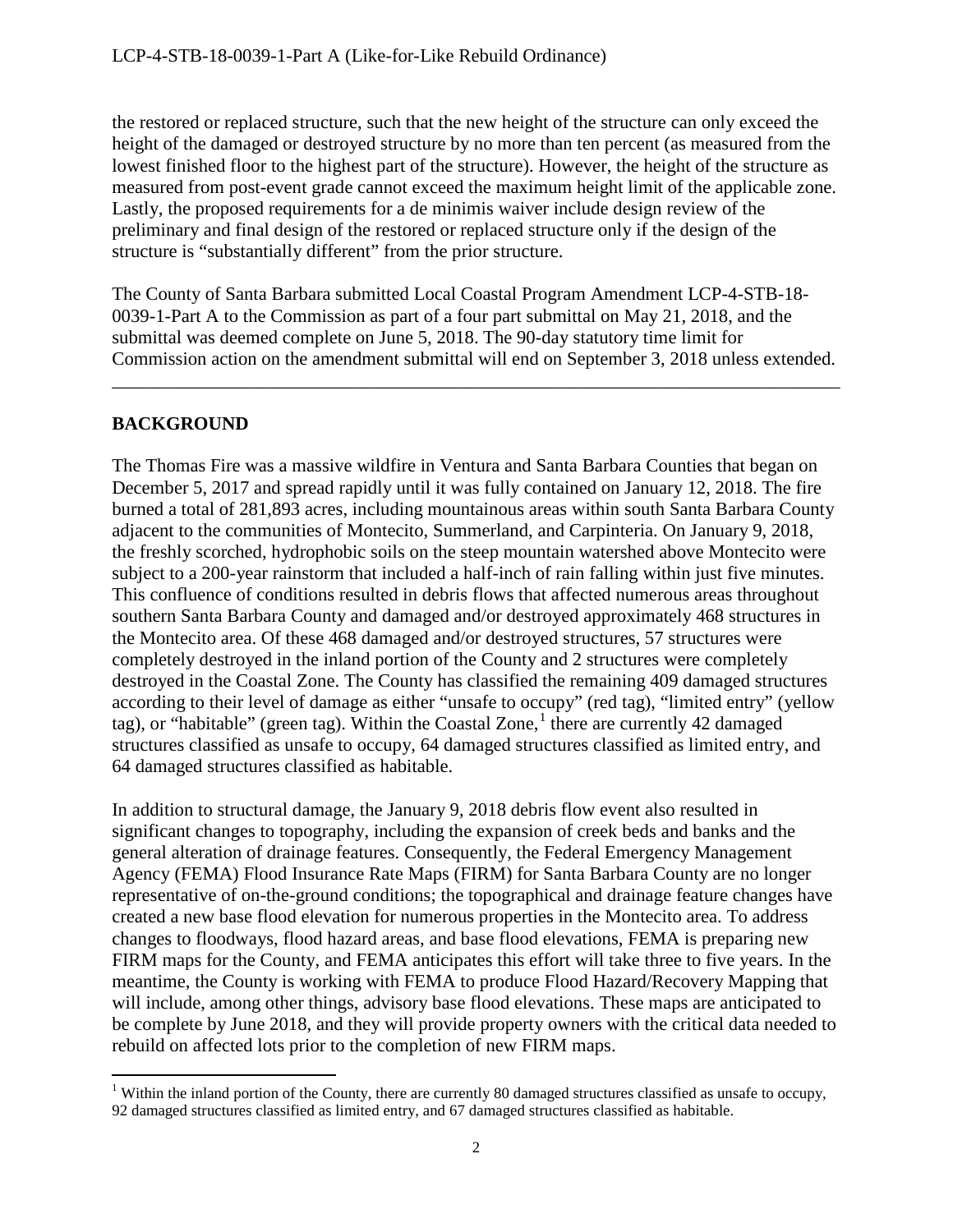Currently, the County has two available types of permitting procedures for property owners who choose to rebuild their structure(s) after a disaster; namely: (1) a Coastal Development Permit (CDP) exemption (Section 35-51B of the IP/CZO), typically utilized after a fire to replace a destroyed structure within the same footprint, and (2) a regular CDP if the replacement structure does not meet the criteria for a disaster replacement exemption to apply. Unlike disasters caused by fire, disasters caused by debris flows cause changes to the base flood elevations and the location of drainage features. The County's existing CDP exemption does not allow property owners to raise restored or replaced structures to meet a new base flood elevation or move the restored or replaced structures to meet new creek setbacks after a debris flow event. Instead, the existing CDP exemption requires that restored or replacement structures occupy the same development footprint as the damaged or destroyed structure, pursuant to the requirements of Public Resources Code Section  $30610(g)(1)$ . In the present case, it may not be possible to site replacement structures in the same location as the damaged or destroyed structures due to topographical changes and the movement of drainage features caused by the debris flows. Additionally, the County would like to encourage property owners to rebuild structures further from the top-of-creek bank, where feasible, to create larger setbacks between the restored or replacement structures and the flood hazard.

Alternatively, if a CDP was pursued in lieu of a CDP exemption, the property owner could relocate the restored or replacement structure outside of the development footprint of the damaged or destroyed structure on the affected property, but the timeline for CDP issuance is oftentimes longer than the timeline for issuance of a CDP exemption. Thus, a CDP is not an ideal permitting process for some property owners seeking an expeditious process for the restoration or replacement of residences damaged or destroyed by disaster.

Therefore, in order to provide a permitting procedure that allows for relocation of restored or replaced structures damaged or destroyed by debris flows or similar events, larger development setbacks between the structures and the flood hazard, and a shorter processing timeframe than regular CDPs, the County is proposing to amend its certified IP/CZO to include de minimis CDP waivers.

\_\_\_\_\_\_\_\_\_\_\_\_\_\_\_\_\_\_\_\_\_\_\_\_\_\_\_\_\_\_\_\_\_\_\_\_\_\_\_\_\_\_\_\_\_\_\_\_\_\_\_\_\_\_\_\_\_\_\_\_\_\_\_\_\_\_\_\_\_\_\_\_\_\_\_\_\_\_

## **SUMMARY OF STAFF RECOMMENDATION**

Commission staff recommends that the Commission **deny** the proposed County of Santa Barbara LCP Amendment No. LCP-4-STB-18-0039-1-Part A as submitted and **approve** the amendment only if modified pursuant to **one (1) suggested modification**. This modification is necessary to provide procedural clarifications regarding the County's proposed process for de minimis CDP waivers. The suggested modification will ensure that waivers are consistent with both the certified IP/CZO and the Land Use Plan and that the waiver provisions are carried out in conformity with the Coastal Act's de minimis waiver provisions. Specifically, the modification will streamline the processing of waivers by including the Coastal Commission as a known interested party in the noticing of waivers rather than requiring a separate noticing process for providing notice to the Commission, require a ten-day noticing period between the waiver determination and the reporting of the waiver determination to a hearing body, clarify that the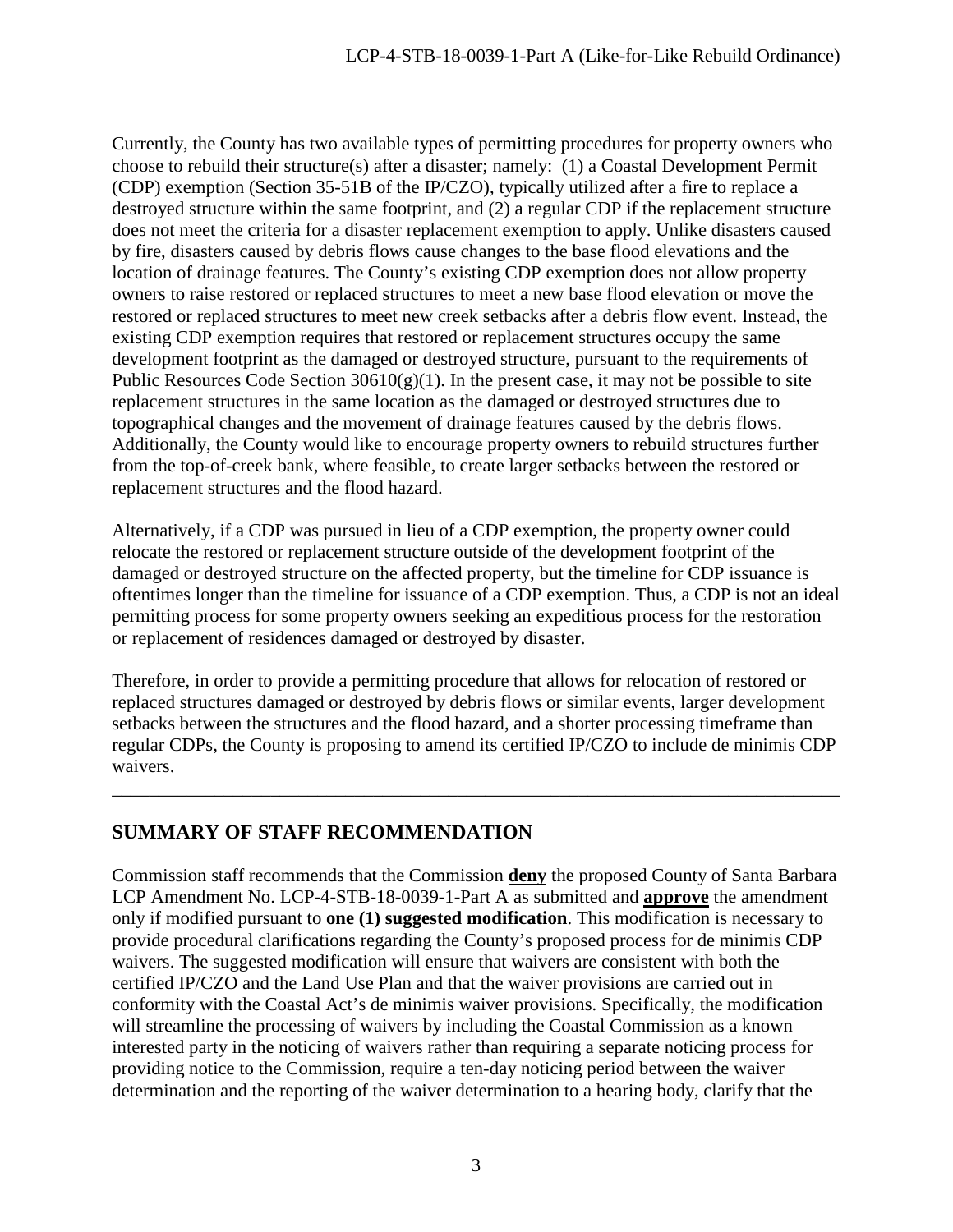size of restored or replaced structures shall not exceed the floor area of the damaged or destroyed structure by more than ten percent, require waivers to be reported at a local County hearing rather than a Coastal Commission hearing, and allow another waiver to be obtained should the first waiver issued expire. The suggested modification requires the County to report waivers to the Board of Supervisors rather than the Coastal Commission because the proposed amendment, if certified, will transfer de minimis CDP waiver authority to the County. Thus, the County will be responsible for administratively determining whether projects meet the criteria for a de minimis waiver, and this administrative determination should be reported to the County's own local hearing body for concurrence, rather than to the Commission. Commission staff worked with County staff to determine which local hearing body would be the most appropriate venue for the reporting of waiver determinations, and the County has indicated that the Board of Supervisors is the appropriate hearing body.

The motions and resolutions to accomplish this recommendation are found on **Pages 6-7** of this staff report.

**Additional Information:** Please contact Megan Sinkula at the South Central Coast District Office of the Coastal Commission at (805) 585-1800 or 89 South California Street, Suite 200, Ventura, CA 93001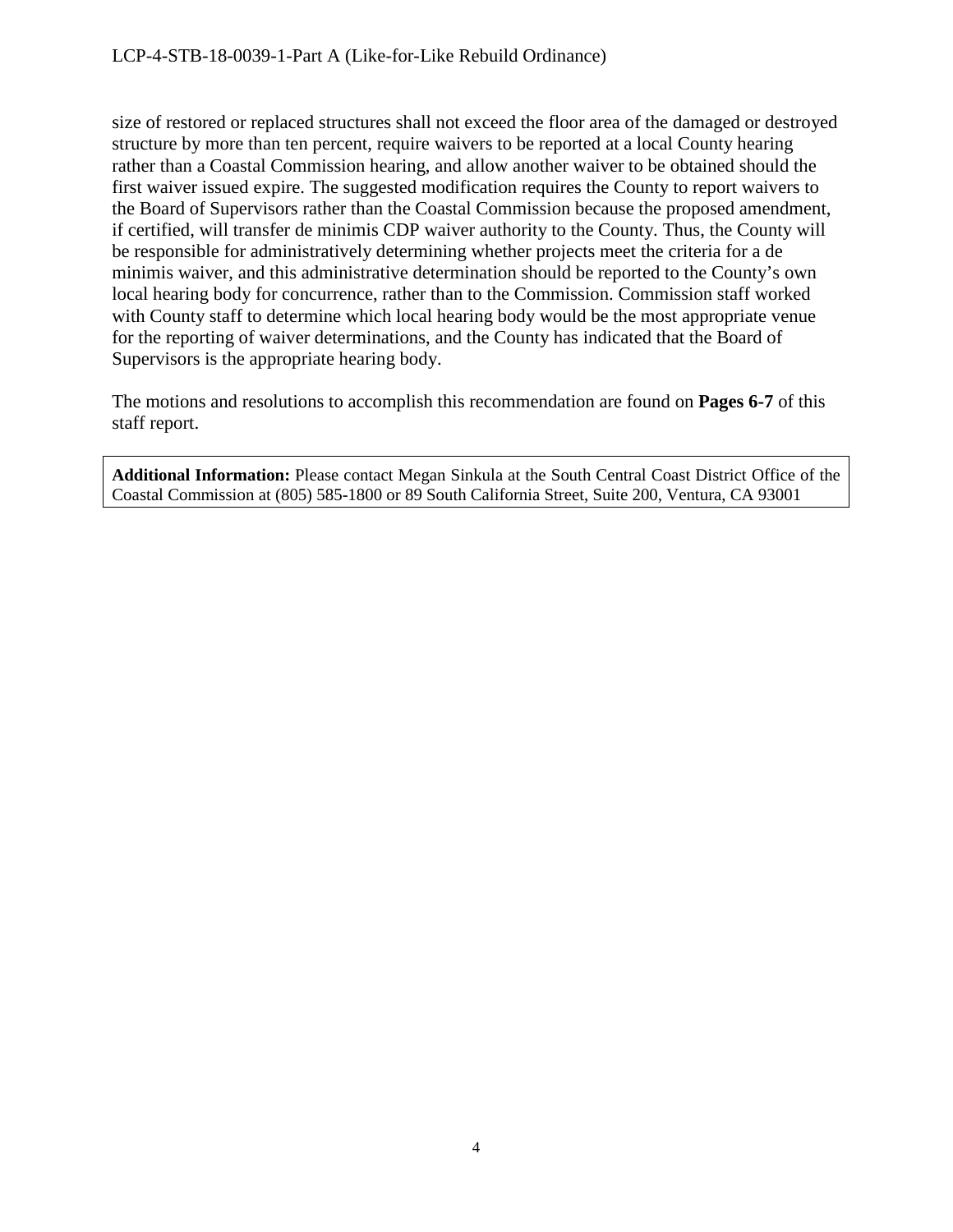## **TABLE OF CONTENTS**

| $\mathbf{L}$             |                                                           |  |
|--------------------------|-----------------------------------------------------------|--|
| $\mathsf{A}$             |                                                           |  |
| <b>B</b> .               |                                                           |  |
| $C_{\cdot}$              |                                                           |  |
| II.                      |                                                           |  |
| III.                     |                                                           |  |
| $\mathbf{IV}_{\text{-}}$ | <b>FINDINGS FOR DENIAL AS SUBMITTED &amp; APPROVAL IF</b> |  |
|                          |                                                           |  |
| $\mathsf{A}$             |                                                           |  |
| $\bf{B}$                 |                                                           |  |
|                          |                                                           |  |

## <span id="page-4-0"></span>**EXHIBITS**

| Exhibit 1 – Santa Barbara County Board of Supervisors Resolution No. 18-253 |
|-----------------------------------------------------------------------------|
| Exhibit 2 – Santa Barbara County Ordinance No. 5043 containing the proposed |
| <b>Coastal Zoning Ordinance amendment text</b>                              |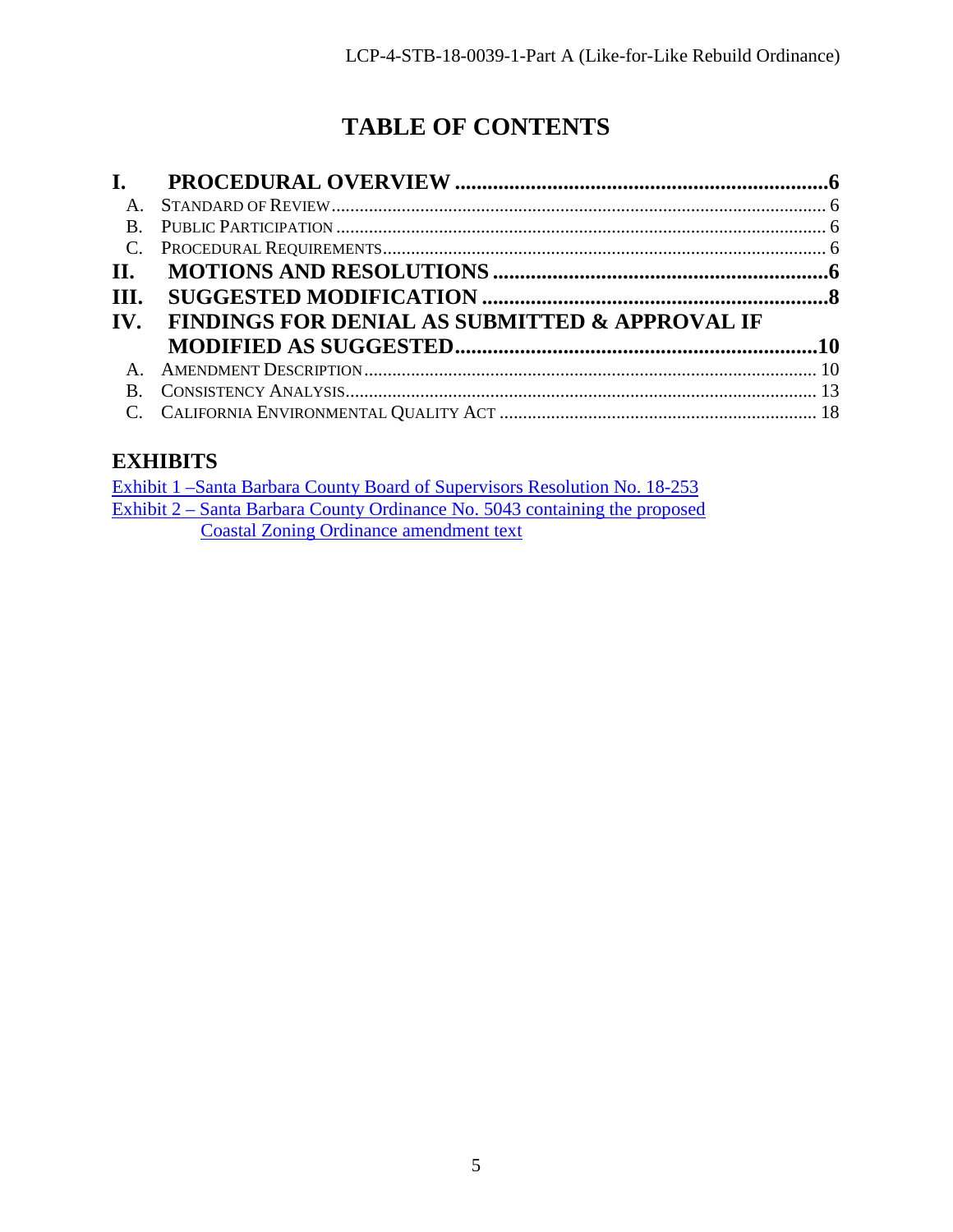## <span id="page-5-0"></span>**I. PROCEDURAL OVERVIEW**

## <span id="page-5-1"></span>**A. STANDARD OF REVIEW**

The standard of review for the proposed amendment to the Implementation Plan (Coastal Zoning Ordinance) of the certified Local Coastal Program, pursuant to Sections 30513 and 30514 (regarding amendments) of the Coastal Act, is whether the Implementation Plan, as amended, would be in conformance with, and adequate to carry out, the provisions of the Land Use Plan portion of the County of Santa Barbara's certified Local Coastal Program.

## <span id="page-5-2"></span>**B. PUBLIC PARTICIPATION**

Section 30503 of the Coastal Act requires public input in the preparation, approval, certification and amendment of any LCP. The County of Santa Barbara held three public hearings on the subject of this amendment request. Specifically, the Montecito Planning Commission and Montecito Board of Architectural Review considered the proposed amendment on April 17, 2018, the County Planning Commission considered the proposed amendment on April 25, 2018, and the County Board of Supervisors considered the proposed amendment on May 15, 2018. All hearings were duly noticed to the public consistent with Sections 13551 and 13552 of the California Code of Regulations. Notice of the subject amendment was posted in a local newspaper at least ten days prior to the July 11, 2018 Coastal Commission hearing, and individual notices have been distributed to all known interested parties.

## <span id="page-5-3"></span>**C. PROCEDURAL REQUIREMENTS**

Pursuant to Section13551(b) of Title 14 of the California Code of Regulations, the County's submittal may specify that a LCP amendment will either require formal local government adoption after the Commission approval, or that it is an amendment that will take effect automatically upon the Commission's approval pursuant to Public Resources Code Sections 30512, 30513, and 30519. In this case, the County's Ordinance No. 5043 states that the amendment will take effect automatically upon the Commission's approval. Because this approval is subject to a suggested modification by the Commission, if the Commission approves this amendment, the County must act to accept the certified suggested modifications within six months from the date of Commission action in order for the amendment to become effective (14 CCR Sections 13537 and13544.5). Pursuant to Section 13544 of the California Code of Regulations, the Executive Director shall determine whether the County's action is adequate to satisfy all requirements of the Commission's certification order and report on such adequacy to the Commission. If the Commission denies the LCP amendment, or approves the LCP amendment as submitted, no further action is required by either the Commission or the County.

## <span id="page-5-4"></span>**II. MOTIONS AND RESOLUTIONS**

## **A. Denial of the IP/CZO Amendment as Submitted**

**MOTION I:** *I move that the Commission reject Implementation Plan Amendment No. LCP-4- STB-18-0039-1-Part A as submitted by the County of Santa Barbara.*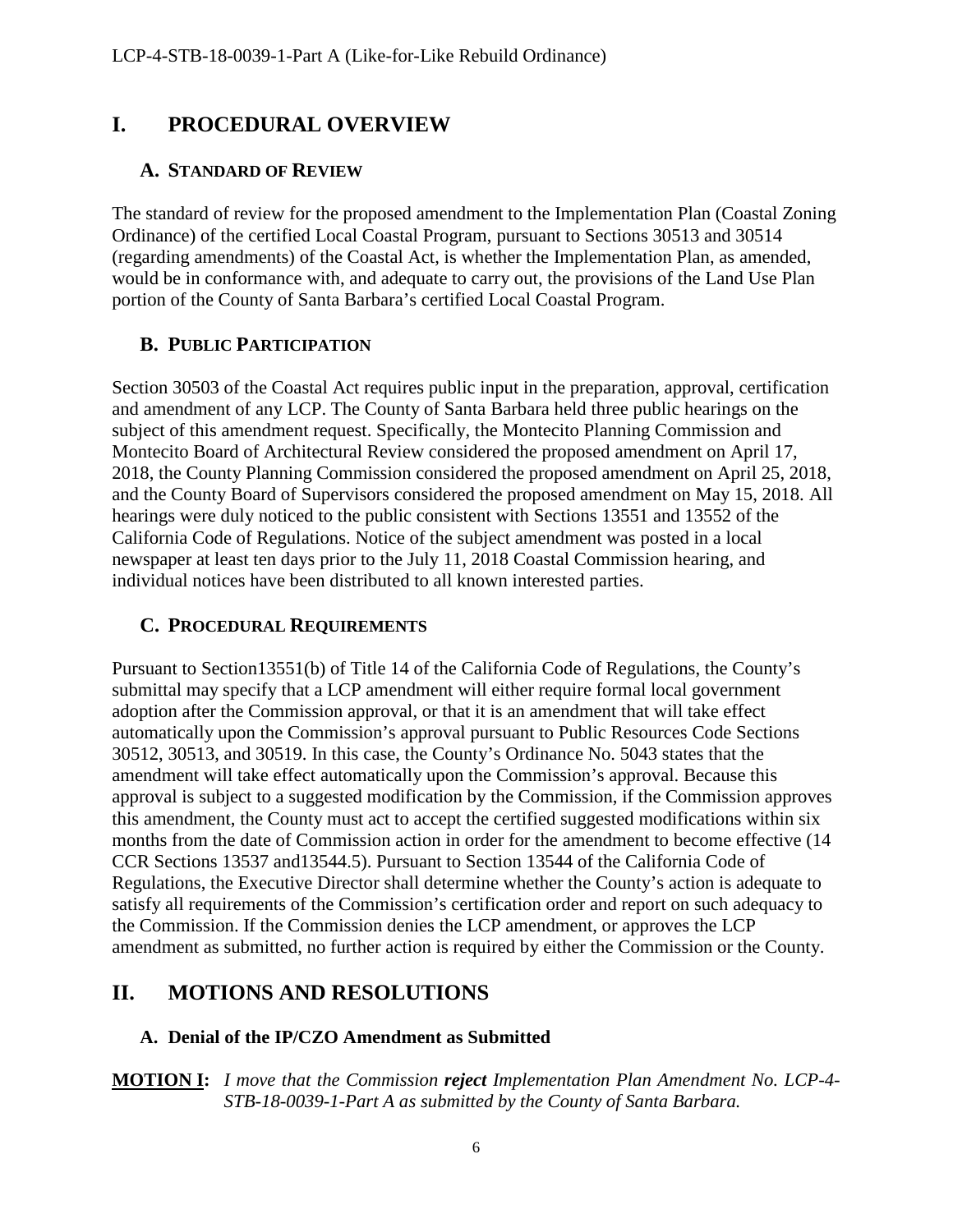## **STAFF RECOMMENDATION TO DENY AS SUBMITTED**:

Staff recommends a **YES** vote. Passage of this motion will result in rejection of Implementation Plan Amendment No. LCP-4-STB-18-0039-1-Part A as submitted and adoption of the following resolution and findings. The motion passes only by an affirmative vote of a majority of the Commissioners present.

## **RESOLUTION TO DENY THE IMPLEMENTATION PLAN AMENDMENT AS SUBMITTED:**

*The Commission hereby denies certification of Implementation Plan Amendment No. LCP-4- STB-18-0039-1-Part A as submitted by the County of Santa Barbara and adopts the findings set forth below on the grounds that the Implementation Plan amendment as submitted does not conform with, and is not adequate to carry out, the provisions of the certified Land Use Plan. Certification of the Implementation Plan amendment will not meet the requirements of the California Environmental Quality Act as there are feasible mitigation measures and/or alternatives that would substantially lessen the significant adverse impacts on the environment that will result from certification of the Amendment to the Implementation Program as submitted.* 

## **B. Approval of the IP/CZO Amendment if Modified as Suggested**

## **MOTION II:** *I move that the Commission certify Implementation Plan Amendment No. LCP- 4-STB-18-0039-1-Part A submitted by the County of Santa Barbara if it is modified as suggested in this staff report.*

## **STAFF RECOMMENDATION TO CERTIFY IF MODIFIED AS SUGGESTED:**

Staff recommends a **YES** vote. Passage of this motion will result in the certification of Implementation Plan Amendment No. LCP-4-STB-18-0039-1-Part A with one suggested modification and adoption of the following resolution and findings. The motion passes only by an affirmative vote of the majority of the Commissioners present.

## **RESOLUTION TO CERTIFY IF MODIFIED AS SUGGESTED:**

*The Commission hereby certifies Implementation Plan Amendment No. LCP-4-STB-18-0039-1- Part A to the County of Santa Barbara certified Local Coastal Program if modified as suggested and adopts the findings set forth below on grounds that the Amendment to the Implementation Plan with one suggested modification conforms with, and is adequate to carry out, the provisions of the certified Land Use Plan. Certification of the Amendment to the Implementation Plan if modified as suggested complies with the California Environmental Quality Act, because either 1) feasible mitigation measures and/or alternatives have been incorporated to substantially lessen any significant adverse effects of the Implementation Plan on the environment, or 2) there are no further feasible mitigation measures or alternatives that would substantially lessen any significant adverse impacts on the environment.*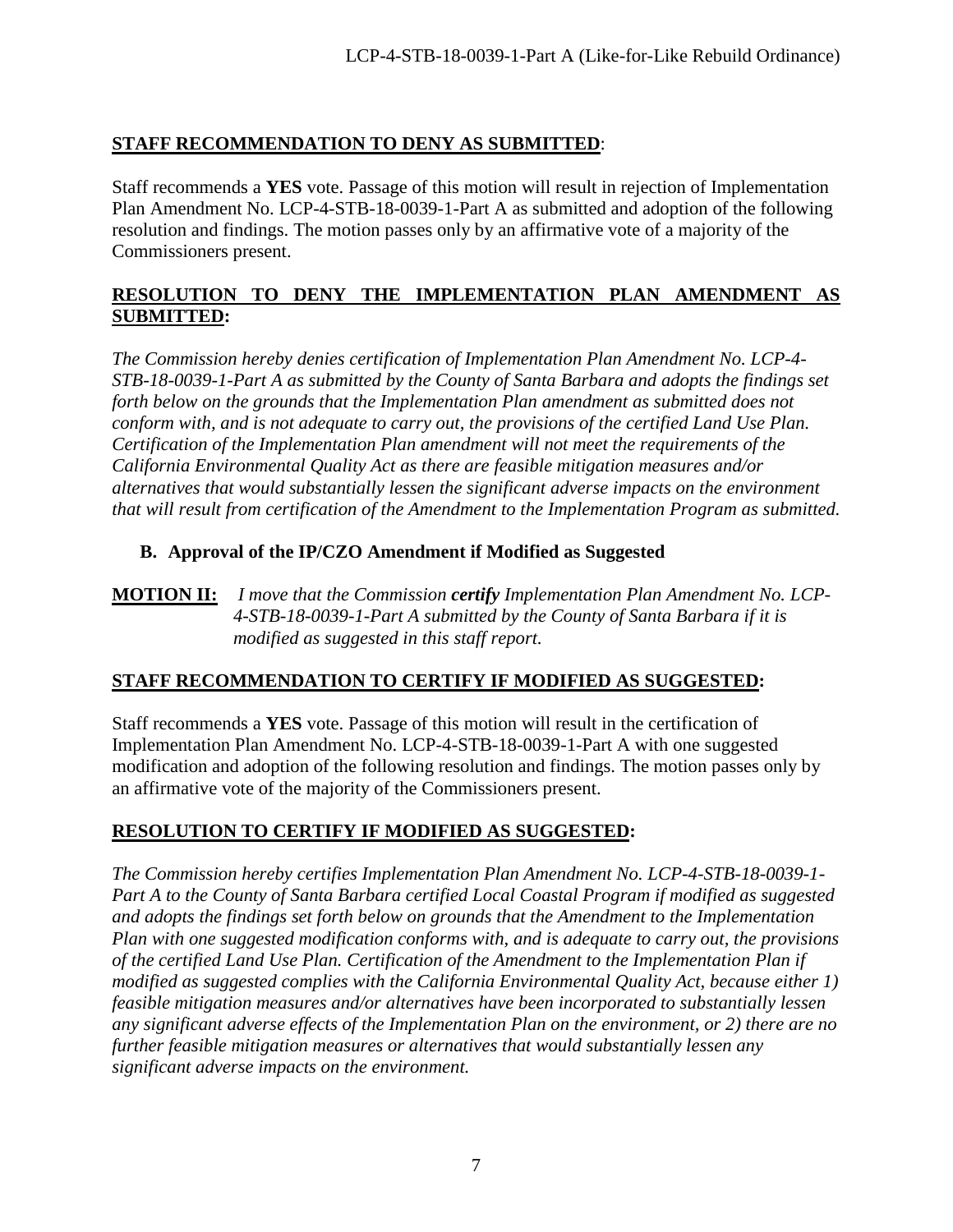## <span id="page-7-0"></span>**III. SUGGESTED MODIFICATION**

## **SUGGESTED MODIFICATION TO THE IMPLEMENTATION PLAN/COASTAL ZONING ORDINANCE**

The County's proposed amendment language to the certified Implementation Plan/Coastal Zoning Ordinance is shown in straight type. Language recommended by Commission staff to be deleted is shown in line out. Language recommended by Commission staff to be inserted is shown in underline.

## **SUGGESTED MODIFICATION NO. 1**

*Section 35.51C of the proposed Implementation Plan/Coastal Zoning Ordinance amendment shall be modified as follows:* 

## **Section 35-51C. De Minimis Waiver of Coastal Development Permit.**

- **A. General Requirements for De Minimis Waiver.** If a structure was damaged or destroyed as a result of a debris flow or other catastrophic event resulting in a significant change in topography or alteration of drainage features (e.g., creeks, streams, waterways, etc.) located on or affecting the lot on which the replaced or restored structure would be located, and is not otherwise exempt pursuant to Section 35.51B, Exemptions from Planning Permit Requirements, the Director may waive the requirement for a Coastal Development Permit through a De Minimis Coastal Development Permit Waiver to replace or restore the structure(s) on the same lot in compliance with this Section, upon a determination that the development meets all of the following criteria and procedural requirements. Such decision is not locally appealable.
	- **1. No Adverse Coastal Resource Impacts.** The development has no potential for adverse effects, either individually or cumulatively, on coastal resources;
	- **2. Local Coastal Program Consistency.** The development is consistent with the certified Santa Barbara County Local Coastal Program, including the resource protection policies, as applicable;
		- **a.** The replaced or restored structure may be relocated on the lot if the Director, in consultation with the Flood Control District, determines the relocation to be necessary to comply with applicable setbacks from top-ofbank and to reduce flood hazards, as long as the structure otherwise complies with this Chapter and with the applicable policies of the Local Coastal ProgramCoastal Land Use Plan.
		- **b.** The restored or replaced structure shall not exceed the floor area of the damaged or destroyed structure by more than 10 percent. Notwithstanding the height measurement methodology contained in Section 35-127.A, the height of the replaced or restored structure (as measured from the post-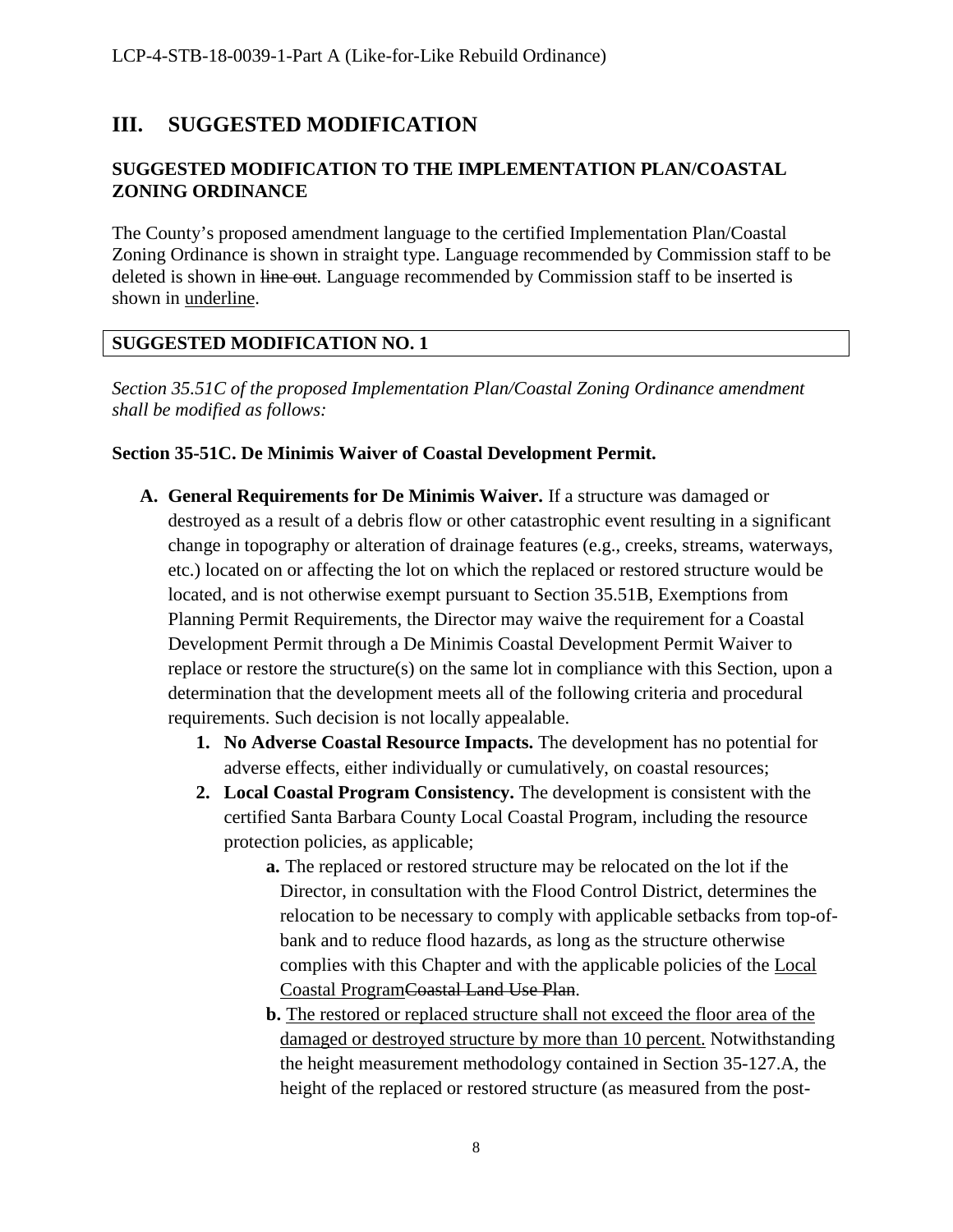event grade to peak roof height) may exceed the height of the destroyed or damaged structure by more than 10 percent if the Director, in consultation with the Flood Control District, determines the change in the finished floor elevation to be necessary to comply with the base flood elevation that exists for the lot after the debris flow or other catastrophic event, as long as the structure otherwise complies with this Chapter and with the applicable policies of the Local Coastal ProgramCoastal Land Use Plan. In no case shall the height of the structure, as measured from the lowest, finished floor to the highest part of the structure, excluding chimneys, vents, and noncommercial antennas, exceed the equivalent height of the damaged or destroyed structure by more than 10 percent. The height of the structure, as measured from post-event grade, shall not exceed the height limit of the applicable zone.

- **1)** For the purposes of this Subsection A.2.b, post-event grade is defined as the existing grade on the lot at the time of application submittal.
- **c.** The restored or replaced structure, even if relocated on the lot or increased in height, shall not require Design Review unless the exterior design or specifications of the replaced or restored structure are substantially different from the prior structure(s), as determined by the Director. If the structure is eligible to receive a De Minimis Waiver but requires Design Review, the structure shall receive preliminary and final design review approval before the Director waives the requirement for a Coastal Development Permit through a De Minimis Coastal Development Permit Waiver.
- **3. Not Appealable to the California Coastal Commission.** The development is not of a type or in a location where an action on the development would be appealable to the Coastal Commission (For development appealable to the Coastal Commission, see Section 35-169.4(2)).
- **4. Posting of Public Notice.** At the time the application is submitted, public notice of the proposed De Minimis Waiver for a Coastal Development Permit shall be conspicuously posted at a minimum of one location on the subject lot with at least one notice posted in a location that can be viewed from the nearest street. If the subject lot is a through lot, then the applicant shall conspicuously post a notice adjacent to each street frontage in a location that can be viewed from the street. The notice shall remain onsite until the effective date of the De Minimis Waiver.
- **5. Director Determination.** The Director shall provide a notice of determination of the De Minimis Waiver determination to all known interested parties, including the Executive Director of the Coastal Commission at least ten days prior to the waiver determination being reported to the Board of Supervisors.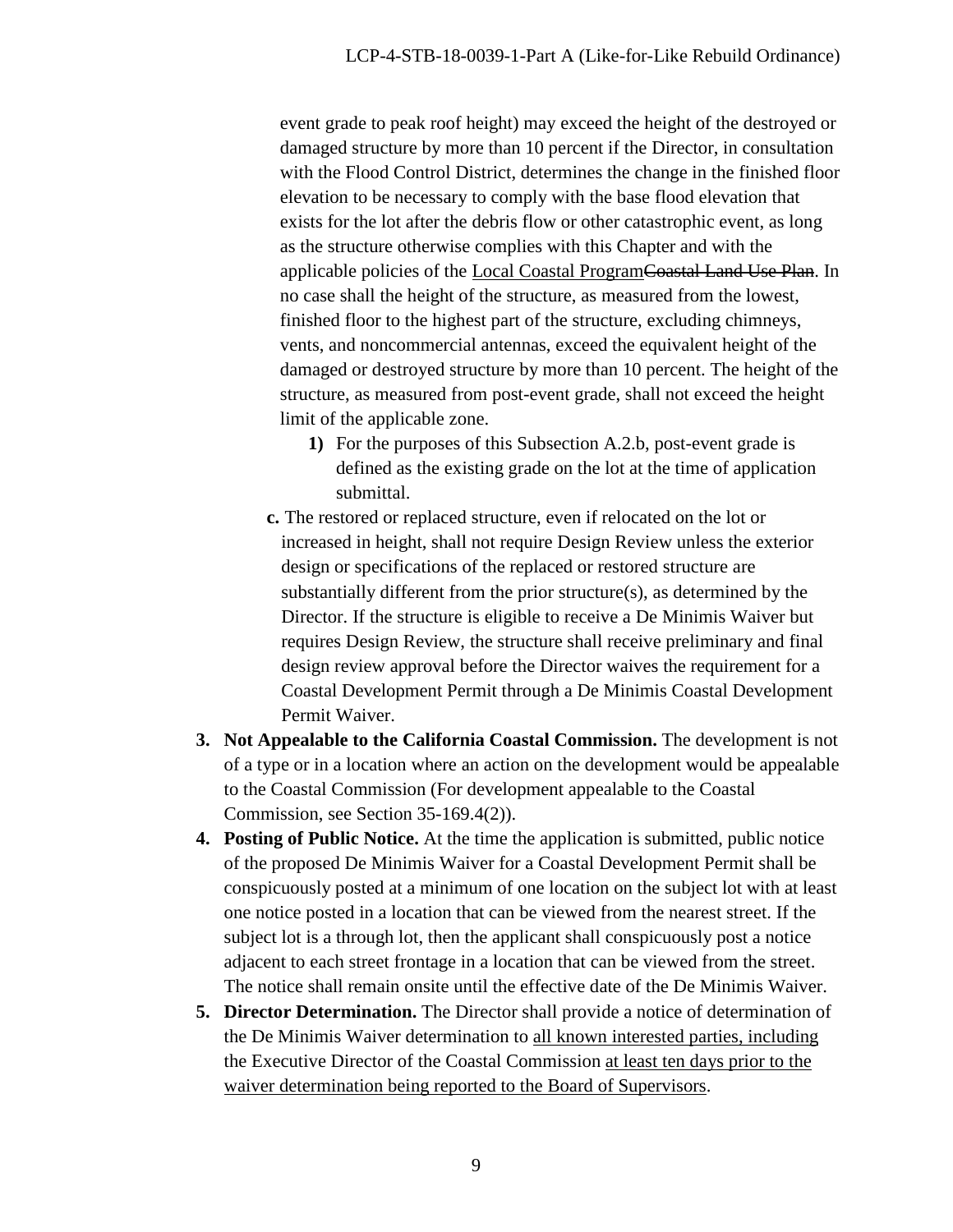- **6. Effective Date of Waiver.** After the expiration of the ten-day noticing period, Upon receipt of notice of a De Minimis Waiver determination by the Director, the County Coastal Commission staff shall report the De Minimis Waiver to the Board of Supervisors Coastal Commission at the next regularly scheduled hearing meeting. If, after consideration of the waiver and any public objections to it the Coastal Commission requests at this meeting that the waiver not be effective, the Board of Supervisors requests that the waiver not be effective, then the applicant shall be advised that a Coastal Development Permit is required for the development. Otherwise, the waiver is effective immediately after the Board of Supervisors hearing Coastal Commission meeting.
- **7. Waiver Expiration.** A De Minimis Waiver shall expire and be of no further force and effect if the authorized development is not commenced pursuant to a valid Grading and/or Building Permit, as applicable, within five years of the effective date of the waiver. If expired, a Coastal Development Permit or another waiver shall be required for the replaced or restored structure.

## <span id="page-9-0"></span>**IV. FINDINGS FOR DENIAL AS SUBMITTED & APPROVAL IF MODIFIED AS SUGGESTED**

The following findings support the Commission's denial of the proposed Implementation Plan amendment as submitted and approval if modified as suggested. The Commission hereby finds and declares as follows:

## <span id="page-9-1"></span>**A. AMENDMENT DESCRIPTION**

The County of Santa Barbara is requesting an amendment to the IP/CZO component of its certified LCP to revise existing regulations and permit procedures to include a de minimis waiver procedure. The impetus for the proposed amendment request is to expedite the permit process for property owners to rebuild structures affected by the January 9, 2018 debris flow event in southern Santa Barbara County. As proposed, the de minimis waiver would allow the County to waive the CDP requirement for development that includes the restoration or replacement of structures damaged or destroyed as a result of a debris flow or other catastrophic event that creates a significant change in topography or an alteration of creeks, streams, or drainage features on a project site. These proposed changes are described in detail below. The ordinance language is attached as **Exhibit 2**.

## Definitions

The County proposes to add two definitions to Division 2 of Article II (Chapter 35, Section 35- 58 that include a definition of "Base Flood Elevation" and a definition of "Debris Flow."

Section 35-58 is proposed to be amended to include the definition of Base Flood Elevation (BFE) as the computed elevation to which floodwater is anticipated to rise during the base flood, which is a flood having a once percent chance of being equaled or exceeded in any given year.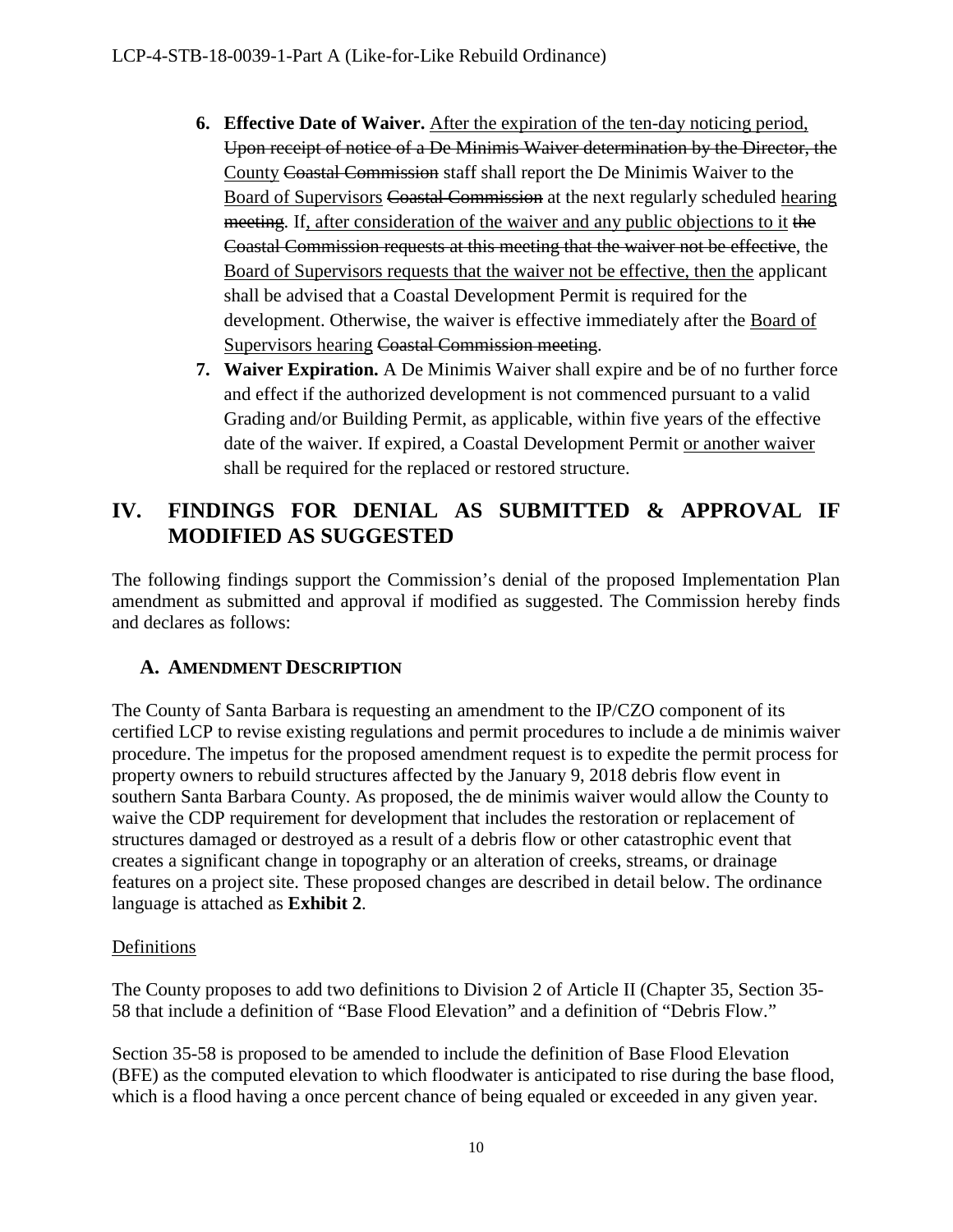The definition also states that this term is also known as the regulatory standard referred to as the "100-year flood." The definition notes that BFEs are shown on Flood Insurance Rate Maps which may be supplemented by studies for areas subject to Chapter 15A of the County Code and recommended to the Board of Directors by the floodplain administrator on the flood profiles. The definition further clarifies that the BFE is the regulatory requirement for the elevation or flood-proofing of structures.

Section 35-58 is also proposed to be amended to include the definition of a Debris Flow as a saturated mass of loose particles, including rock, earth, and other debris, that travels down a slope and often into creek and/or stream channels.

## Criteria, Findings & Procedural Requirements for De Minimis Waivers

The County is proposing to amend Chapter 35 of Article II to add Section 35.51C to provide the required criteria and findings to allow a de minimis waiver of a CDP and associated procedural requirements.

Although the proposed amendment is intended to address the need for the relocation of restored or replaced structures after the debris flow event in Montecito, the de minimis waiver will provide a permitting procedure for the County's entire Coastal Zone and may be used in other circumstances in the future if certain criteria are met. Specifically, the waiver will apply to structures damaged or destroyed as a result of a debris flow or another type of catastrophic event that results in a significant change in topography and/or an alteration of drainage features (e.g., creeks, streams, waterways, etc.) on the affected lot on which the restored or replaced structure would be located. If a project meets these criteria, is not otherwise exempt pursuant to Section 35.51B of the IP/CZO ("Exemptions from Planning Permit Requirements"), and the findings described below can be made, the County Planning Director may administratively waive the requirement for a CDP through a de minimis CDP waiver. The waiver must then be reported to the Board of Supervisors, but the issuance of the waiver would not be locally appealable.

The County's proposed amendment includes specific findings that must be made in order to waive the CDP requirement for redevelopment after catastrophic events. First, the proposed development must have no potential for adverse effects, either individually or cumulatively, on coastal resources. Second, the proposed development must be consistent with the County's certified LCP.

As part of the second finding, if a restored or replaced structure is relocated on the lot, the Planning Director, in consultation with the County's Flood Control District, must determine that relocation is necessary to comply with development setbacks from top-of-bank required by the LCP, that relocation would reduce the flood hazards present on the site, and that the redeveloped structure complies with Chapter 35 ("Zoning") and the policies of the Land Use Plan.

The second finding also includes specific requirements for the height of redeveloped structures. The replaced or restored structure may exceed the height of the destroyed or damaged structure by more than ten percent, as measured from the post-event grade to peak roof height, only if necessary to comply with the required base flood elevation that exists for the affected lot after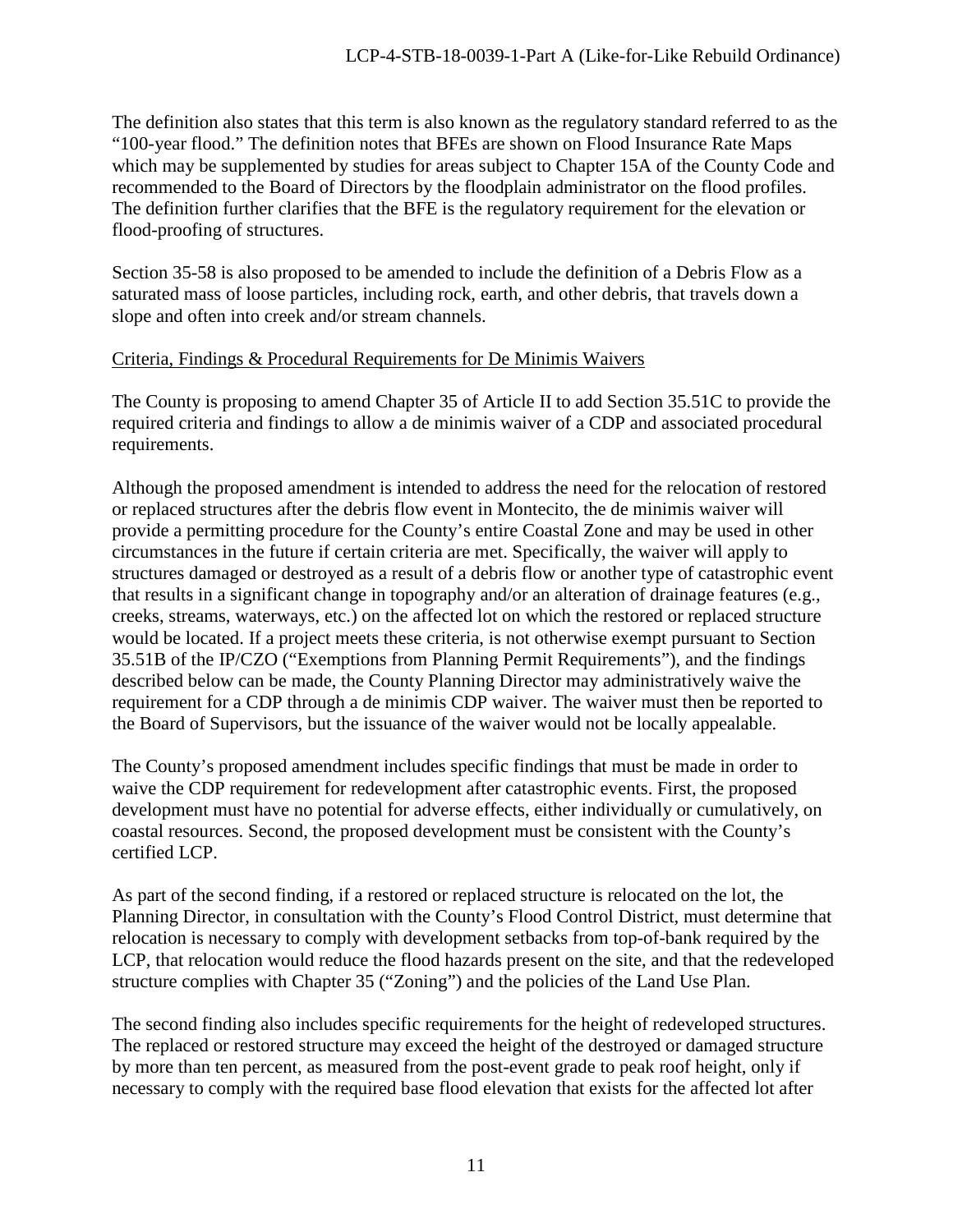the debris flow or other similar type of event. However, the height of the structure, from finished floor to the highest part of the structure, cannot exceed the equivalent height of the damaged or destroyed structure by more than ten percent, and the height of the structure as measured from post-event grade cannot exceed the maximum height limit of the applicable zone.

Lastly, the second finding includes the requirement for Design Review of the restored or replaced structure if the exterior design or specifications of the redeveloped structure is substantially different from the prior structure. Whether or not the redeveloped structure differs substantially from the prior structure is a determination made by the County's Planning Director. If the Planning Director determines that the redeveloped structure is substantially different than the damaged or destroyed structure, the restored or replaced structure must receive preliminary and final design review approval before the CDP requirement is waived.

A third finding specifies that development within the Coastal Zone that is of a type or in a location where an action on the development would be appealable to the Coastal Commission cannot qualify for a de minimis CDP waiver.

The fourth, fifth, sixth and seventh proposed findings address procedural requirements of the waiver. The fourth finding requires that public notice is conspicuously posted at the time the waiver application is submitted. This notice is required to be posted at a minimum of one location on the subject lot with at least one notice posted in a location that can be viewed from the nearest street. In addition, if the subject lot is a through lot, the applicant is required to conspicuously post a notice adjacent to each street frontage in a location that can be viewed from the street. The notice must remain on the subject lot until the effective date of the waiver.

The fifth proposed finding states that the County's Planning Director is required to provide a notice of determination of the de minimis CDP waiver to the Executive Director of the Coastal Commission. The sixth proposed finding requires Coastal Commission staff, upon receipt of the de minimis CDP waiver determination from the County, to report the waiver to the Coastal Commission at the next regularly scheduled Commission hearing. If, at the hearing, the Commission requests that the waiver not be effective, the County must advise the applicant that a CDP is required for the proposed development. If the Commission does not object to the County's waiver determination, the waiver will become effective immediately after the Commission hearing.

Lastly, the proposed sixth finding states that the waiver will expire if development is not commenced within five years of the effective date of the waiver. In addition, the finding states that a CDP will be required for the restored or replaced structure if the waiver expires.

The County also proposes to amend Sections 35.161 and 35.162 of Chapter 35 of Article II to add requirements for the de minimis CDP waiver if applied to the redevelopment of damaged or destroyed nonconforming structures and lots on which nonconforming uses are present. As proposed, the nonconforming damaged or destroyed structure and/or lot with a nonconforming use may be eligible for redevelopment through a CDP waiver if the criteria, findings, and requirements described above are met. The amendments to Sections 35.161 and 35.162 add the additional requirement that the damage caused by the debris flow or other similar catastrophic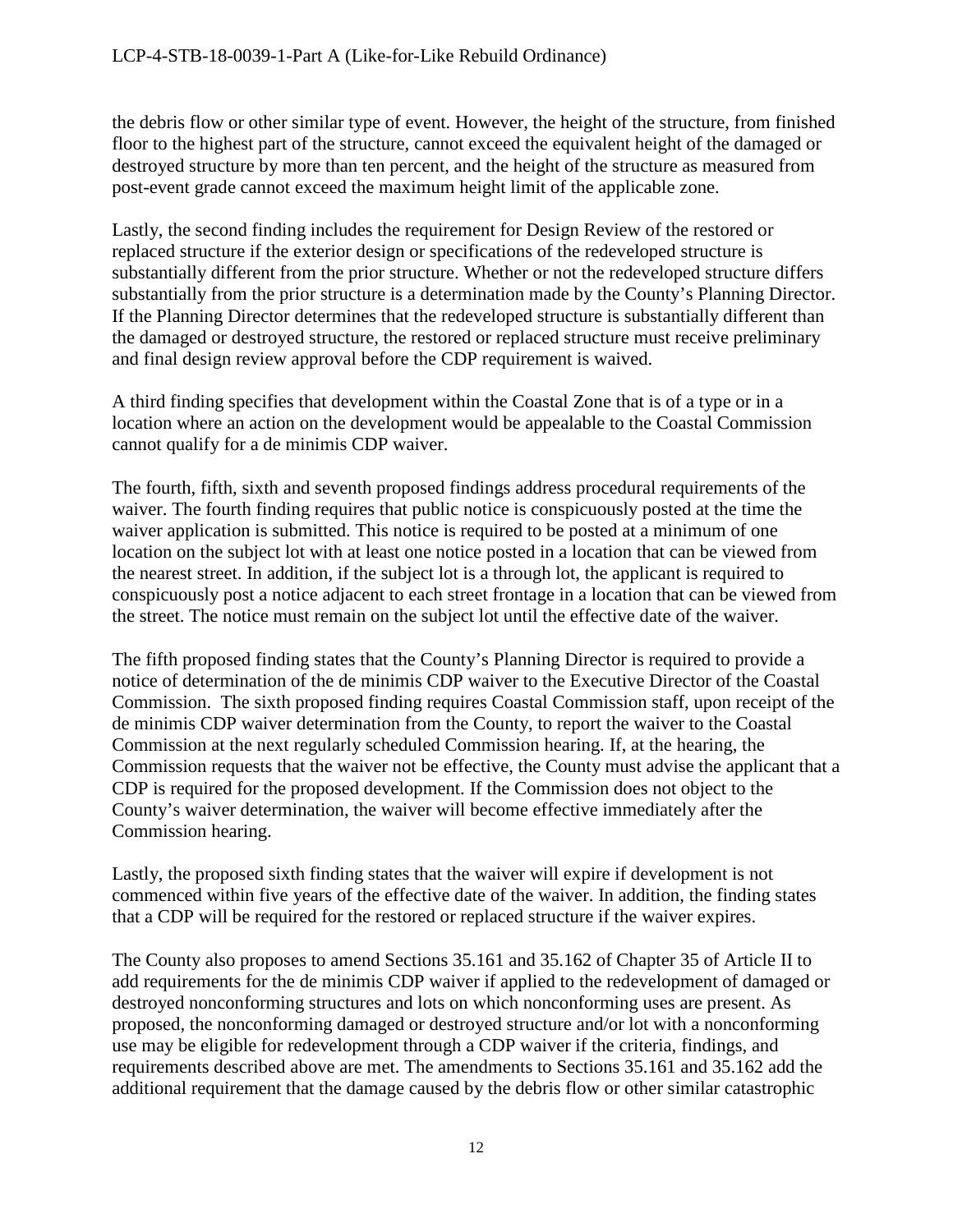event on the lot on which the nonconforming use and/or structure occurs must be less than seventy-five percent of the replacement cost of the total structure before the damage. Whether or not the damage to the nonconforming structure and/or use meets this threshold of seventy-five percent will be determined administratively by the County's Planning Director.

The final component of the County's proposed amendment adds the requirements described above regarding Design Review to Section 35-184.3(1) ("Exceptions", "Board of Architectural Review") of Chapter 35 of Article II.

## <span id="page-12-0"></span>**B. CONSISTENCY ANALYSIS**

## **1. Applicable Coastal Act Policies**

The County has incorporated all Chapter 3 policies of the Coastal Act into the certified Land Use Plan (LUP) as guiding policies of the LUP.

Coastal Act Section 30253 states:

*New development shall: (1) Minimize risks to life and property in areas of high geologic, flood, and fire hazard. (2) Assure stability and structural integrity, and neither create nor contribute significantly to erosion, geologic instability, or destruction of the site or surrounding area or in any way require the construction of protective devices that would substantially alter natural landforms along bluffs and cliffs.* 

## **2. Applicable Land Use Plan Policies**

County of Santa Barbara Land Use Plan Policy 3-11 states:

*All development, including construction, excavation, and grading, except for flood control projects and non-structural agricultural uses, shall be prohibited in the floodway unless off-setting improvements in accordance with HUD regulations are provided. If the proposed development falls within the floodway fringe, development may be permitted, provided creek setback requirements are met and finish floor elevations are above the projected 100-year flood elevation, as specified in the Flood Plain Management Ordinance.* 

County of Santa Barbara Land Use Plan Policy 3-12 states:

*Permitted development shall not cause or contribute to flood hazards or lead to expenditure of public funds or flood control works, i.e., dams, stream channelizations, etc.* 

County of Santa Barbara Land Use Plan Policy 3-14:

*All development shall be designed to fit the site topography, soils, geology, hydrology, and any other existing conditions and be oriented so that grading and other site preparation is kept to an absolute minimum. Natural features, landforms, and native vegetation, such as trees, shall be preserved to the maximum extent feasible. Areas of the site which are not suited for development because of known soil, geologic, flood, erosion or other hazards shall remain in open space.*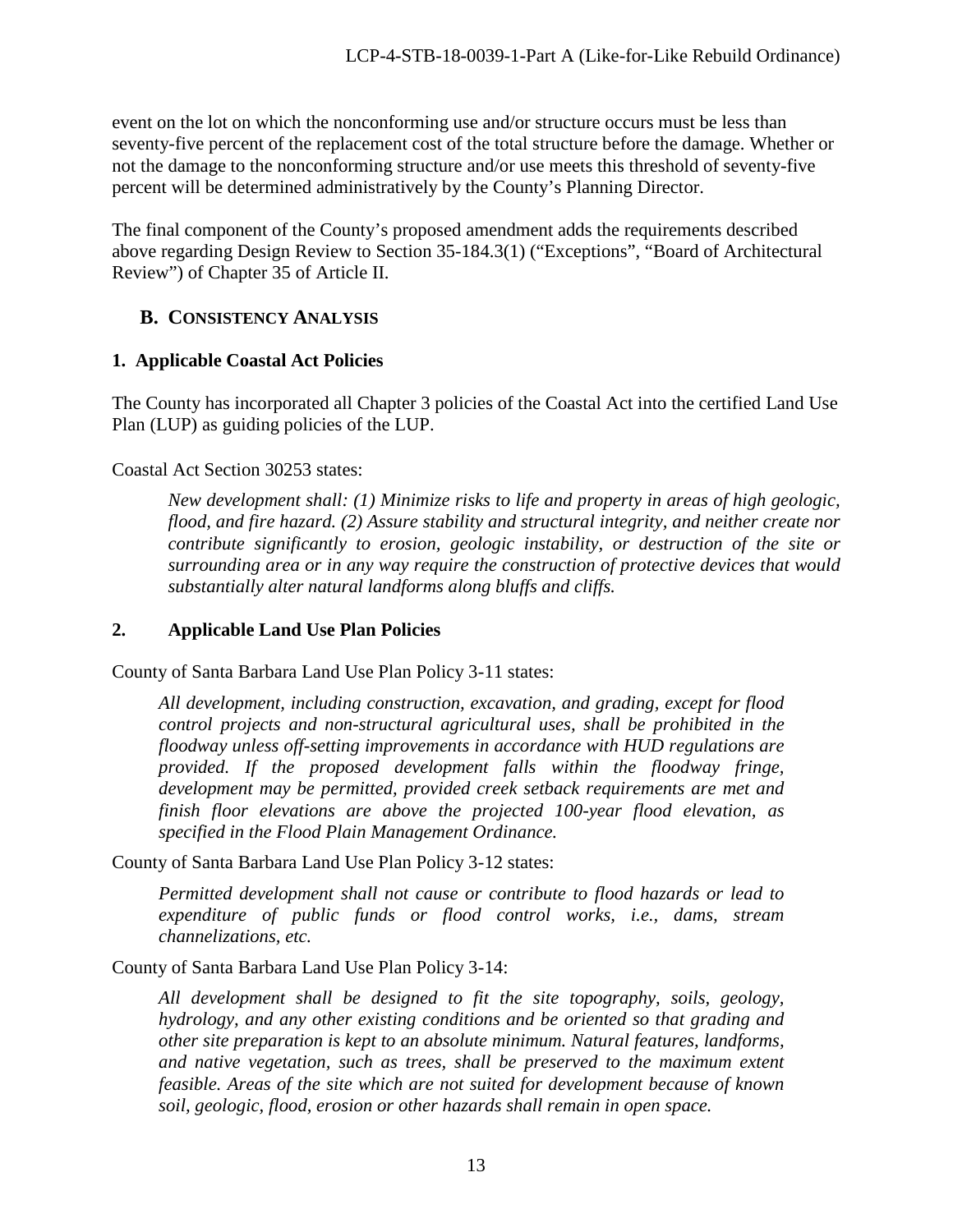Eastern Goleta Valley Community Plan Policy HYD-EGV-2.1 states:

*Adequate setbacks from floodways and flood hazards shall be required.*

Eastern Goleta Valley Community Plan Policy HYD-EGV-2.2 states:

*Setbacks of a minimum of 50 feet from the top of bank but adjusted upward as needed to adequately protect life and property from potential flood hazards shall be required as determined by County Flood Control.* 

Montecito Community Plan Policy FD-M-2.1 states:

*Development shall be designed to minimize the threat of on-site and downstream flood potential and to allow recharge of the groundwater basin to the maximum extent feasible.* 

Montecito Community Plan Policy FD-M-2.2 states:

*New development shall be located in a manner that minimizes the need for flood control measures.* 

Toro Canyon Plan Policy FLD-TC-1 states:

*Flood risks shall be minimized through appropriate design and land use controls, as well as through feasible engineering solutions that address existing problems.*

## **3. IP/CZO Amendment Consistency Analysis**

To approve the proposed amendment to the IP/CZO, the Commission must find the IP/CZO, as amended, conforms with, and is adequate to carry out, the provisions of the County's certified Land Use Plan (LUP) pursuant to Section 30513 of the Coastal Act. Furthermore, LUP Policy 1- 1 incorporates the policies of the Coastal Act as the guiding policies of the LUP. In addition, the new de minimis waiver provisions must be consistent with the Coastal Act's statutory framework, and the Commission's regulatory framework, for de minimis waivers.

## De Minimis CDP Waiver Authority and Limits

Local governments may expedite their local permitting procedures by issuing permit waivers for non-appealable de minimis development consistent with Section 30624.7 of the Coastal Act where such provisions are specifically certified as part of the LCP. The authority for local governments to issue de minimis waivers emanates from Section 30519 of the Coastal Act, which authorizes delegation to local governments of all of the development review authority provided for in Chapter 7 of the Coastal Act (which includes Coastal Act Section 30624.7). Local governments may incorporate this de minimis waiver authority into their LCPs as long as the waiver procedure follows certain review criteria and procedural requirements, and these requirements are discussed below.

Under Section 30624.7, the requirement for a Coastal Development Permit may be waived by the Coastal Commission for any development that is de minimis if it involves no potential for adverse effects on coastal resources, either individually or cumulatively, and is consistent with the policies of Chapter 3 of the Coastal Act. When this waiver authority is delegated to local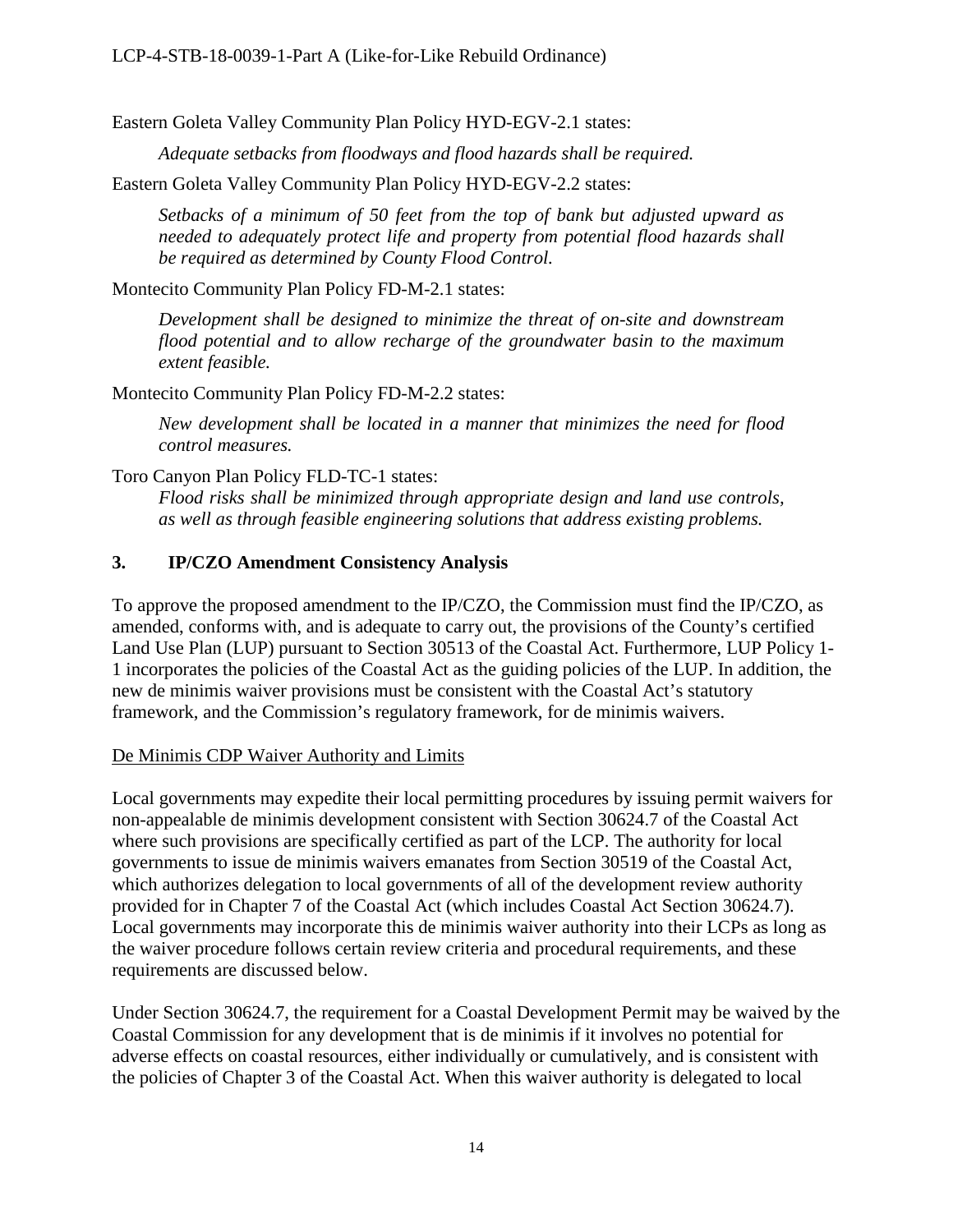governments, such as the County of Santa Barbara in this case, the development must be found consistent with the County's certified LCP rather than the Chapter 3 policies of the Coastal Act.

Examples of de minimis development may include replacement of existing structures or facilities in-kind, or smaller developments such as fencing or grading within an existing developed footprint. Due to the fact that the development, as proposed, must ensure protection of coastal resources and be consistent with the LCP, implementation of the development cannot be subject to any special permit conditions. However, proposed mitigation measures can be incorporated into the project design or included in the terms of the waiver, such as water quality Best Management Practices.

The local waiver process follows the same Commission waiver process procedures, which means that the local government must implement the functional equivalent of the Commission's noticing and hearing requirements. Notably, this includes noticing the Executive Director of the Coastal Commission as an interested party so that the Executive Director may then request that a CDP be required in lieu of the waiver if the waiver determination does not meet the necessary requirements. Additionally, local jurisdictions may only use de minimis waiver provisions for development that is not appealable to the Coastal Commission. This is because Section 13566 of the Commission's regulations requires that local jurisdictions hold at least one public hearing on all appealable development. Because no such public hearing occurs for de minimis waivers, they may not be issued for appealable development. If local jurisdictions wish to waive local public hearing requirements for minor development, they may utilize the procedures in Coastal Act Section 30624.9. However, the County is not proposing any such process at this time.

There are two main benefits of waivers. First, the fee for a waiver is less than the fee required for a CDP. Second, waivers are typically processed significantly faster and are thus more streamlined than CDPs, because the development is minor in nature and the project will not be subject to special conditions since there is no potential to adversely impact coastal resources. In addition, waivers are typically reported to a hearing body through a process that requires less preparation and is less formal than a CDP hearing.

## Consistency with the County's LCP

As discussed above, the County's amendment requires that the restoration or replacement of damaged or destroyed structures be consistent with the County's certified LCP in order to receive a waiver of the CDP requirement. Accordingly, the County cannot issue a CDP waiver for redevelopment of structures damaged or destroyed by debris flows or similar catastrophic events unless the redevelopment is found to be consistent with the resource protection policies and provisions of the County's LCP. In addition, the County has included a required finding that the development must have no potential for adverse impacts, either individually or cumulatively, on coastal resources.

The County has requested the subject amendment to create a streamlined permitting process for the restoration or replacement of structures damaged or destroyed during debris flows or other similar catastrophic events that would allow for the restored or replaced structure to be relocated when redeveloped on affected lots. In many cases, relocation is necessary due to significant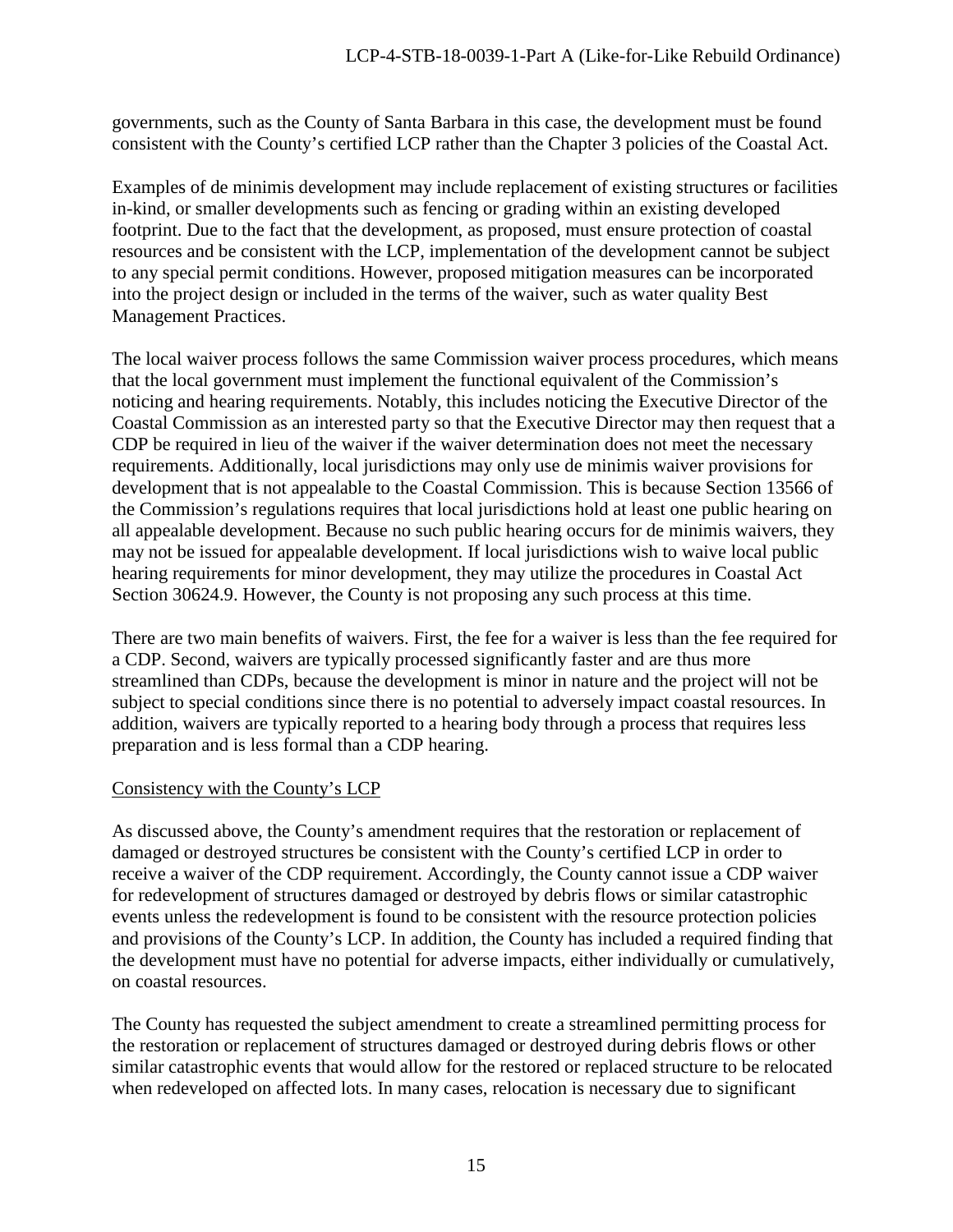topographical and drainage feature changes that have occurred as a result of the debris flow event. Additionally, the County wants to encourage applicants, where feasible, to redevelop affected lots with larger development setbacks between new development and onsite drainage features (i.e., streams and creeks) to achieve consistency with the LCP and reduce flood hazards in the future. As proposed, the relocation of restored or replaced structures that were damaged or destroyed during the debris flow event is consistent with Coastal Act Section 30253, which requires new development to minimize risks to life and property in areas of high flood hazard. The relocation of structures is also consistent with the requirements of LUP Policies 3-12 and 3- 14, Eastern Goleta Valley Community Plan Policies HYD-EGV-2.1 and HYD-EGV-2.2, Montecito Community Plan Policies FD-M-2.1 and FD-M-2.2, and Toro Canyon Plan Policy FLD-TC-1 which, collectively, require adequate setbacks from flood hazards and the minimization of flood risks through appropriate siting and design. The restored or replaced structures can only be relocated if the new siting of the structure is consistent with the County's LCP and has no potential for adverse impacts on coastal resources.

By allowing the relocation of damaged or destroyed structures to achieve greater development setbacks from onsite drainage features, the proposed amendment is also consistent with the policies and provisions of the County's LCP that protect biological resources. Generally, larger development setbacks from streams and creeks and their associated riparian corridors will provide greater protections from human disturbances to riparian corridors and will avoid adverse impacts of development on water quality, riparian vegetation, and wildlife.

As proposed, the IP/CZO amendment describes how waivers may be issued if the restoration or replacement of damaged or destroyed structures is consistent with the LUP and the chapter of the IP/CZO that contains zoning requirements. **Suggested Modification One** has been added in order to clarify that the redevelopment of damaged or destroyed structures that receives a CDP waiver must be consistent with the *entirety* of the County's LCP, including all chapters of the IP/CZO.

Additionally, as the amendment title of "Like-for-Like Rebuild" indicates, the County intended restored or replaced structures that qualify for a de minimis CDP waiver pursuant to the proposed amendment to be "in kind" with the structure that was damaged or destroyed. This is due to the fact that the de minimis waiver is only an appropriate permitting procedure for minor development that has no potential for adverse impacts on coastal resources. If the size of the replacement structure is significantly increased, and the development footprint is expanded accordingly, it becomes likely that the new development footprint could displace and/or adversely impact coastal resources, especially in the quasi-rural areas affected by the past mudslides. In such cases, a de minimis CDP waiver is no longer an appropriate permitting process for the proposed development. The County intends to implement the proposed amendment language in a similar way as the County's existing disaster replacement CDP exemption, such that the restored or replaced structure would not be allowed to exceed the floor area of the damaged or destroyed structure by more than ten percent. However, this limitation on the size of the redeveloped structure is not clear within the amendment language as proposed. Therefore, **Suggested Modification One** also clarifies that the restored or replaced structure cannot exceed the floor area of the damaged or destroyed structure by more than ten percent.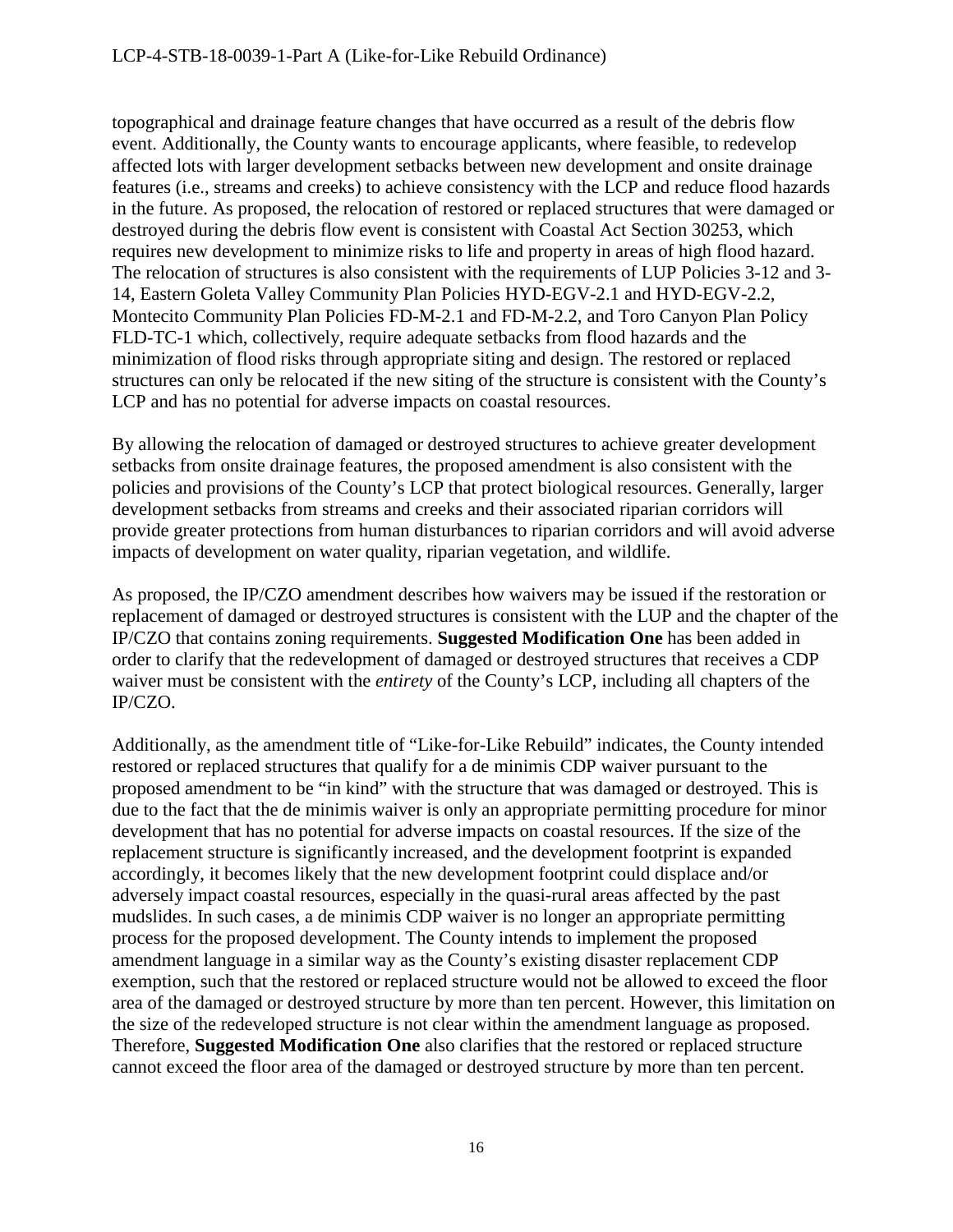As proposed, the County's amendment carves out a separate noticing process for notice to the Coastal Commission apart from that of noticing interesting parties and the general public. In order to align the waiver procedures proposed by the amendment with the waiver procedures within the Coastal Act and the Commission's regulations, and to further streamline the processing of waivers, **Suggested Modification One** changes the proposed amendment language to include the Coastal Commission as a known interested party in the noticing of waivers and requires a ten-day noticing period between the date the County's Planning Director makes the waiver determination and the date the waiver determination is reported to a hearing body for concurrence. The ten-day noticing period is necessary to allow time for Commission staff and the public to review the waiver determination and analyze whether the criteria, findings and procedural requirements have been met. During the noticing period, any interested party, including the Executive Director of the Commission, has the right to request that a waiver not be issued and that a regular CDP be obtained, consistent with the process for de minimis waivers specified in the Commission's regulations.

The County's amendment also proposes to require Commission staff to report each of the County's administrative waiver determinations at the regularly scheduled Commission hearing following each determination, and would give the Commission the authority to reject the County's administrative waiver determination. However, certification of the County's proposed amendment will delegate de minimis waiver authority to the County, pursuant to Coastal Act Section 30519. As such, it is more appropriate that the County's administrative waiver determination is reported to the County's own local hearing body for concurrence so that the local hearing body has the opportunity to object to the waiver determination. Therefore, **Suggested Modification One** is also necessary to require the County to report such determinations to their Board of Supervisors to allow for a local hearing body to consider whether the administrative waiver determination meets the necessary criteria, findings, and procedural requirements. If, after consideration of the waiver and any public objections to it, the Board of Supervisors requests that the waiver not be effective, then the applicant shall be advised that a CDP is required for the development. Otherwise, the waiver is effective immediately after the Board of Supervisors hearing. Commission staff worked with County staff to determine which local hearing body would be the most appropriate venue for the reporting of waiver determinations, and the County has indicated that the Board of Supervisors is the appropriate hearing body.

Lastly, as proposed, the County's amendment requires an applicant to obtain a CDP should an issued de minimis CDP waiver expire before the commencement of any development authorized pursuant to the waiver. In order to streamline processing in the event that a waiver expires before the commencement of development authorized by the waiver, **Suggested Modification One** amends the County's proposed language to allow another waiver to be obtained as an alternative to obtaining a CDP.

## **4. Conclusion**

Coastal Act Section 30519 allows the Commission to delegate de minimis CDP waiver authority that meets the criteria of Coastal Act Section 30624.7 to local governments through a LCP amendment. If modified as suggested, the County's proposed amendment tracks the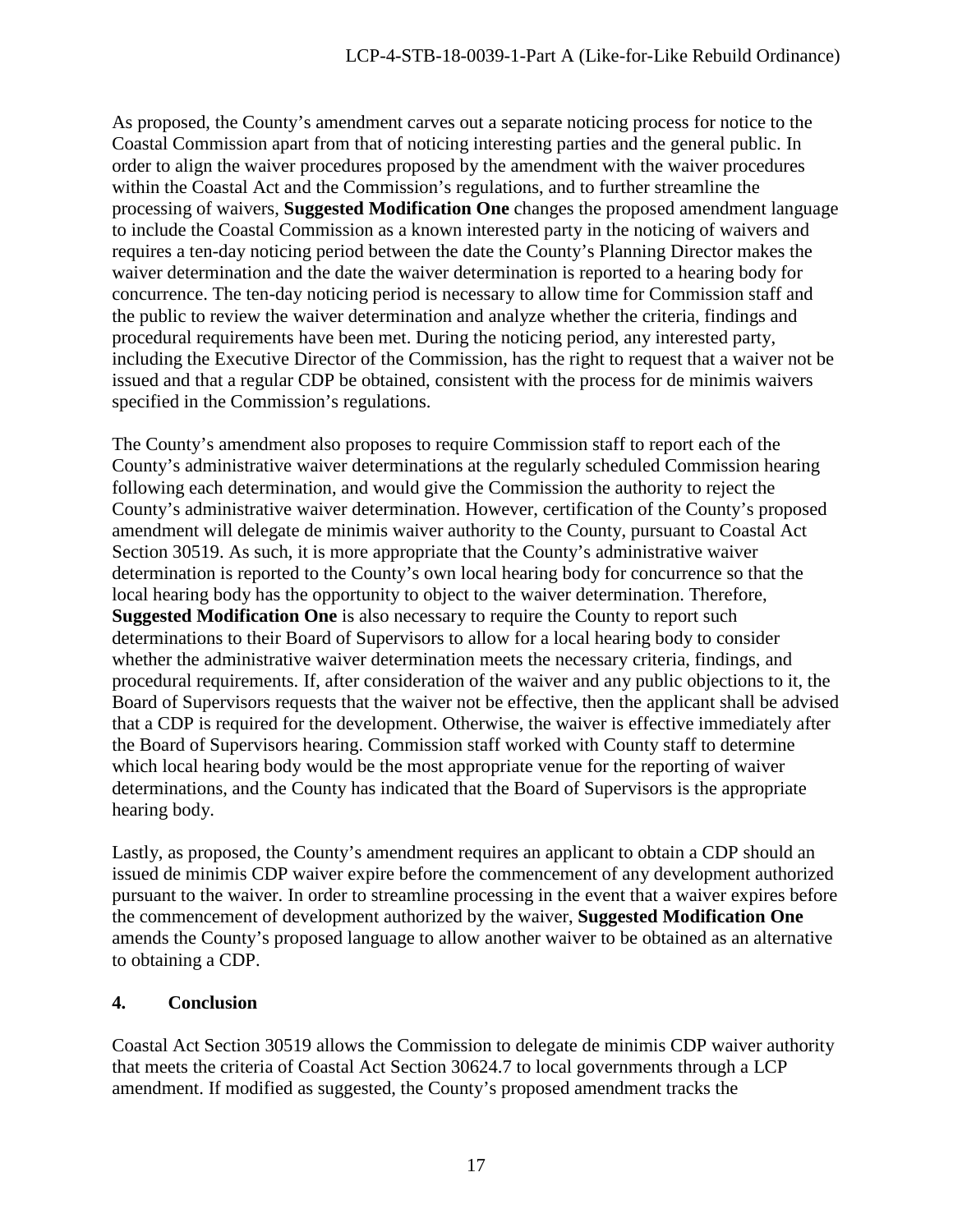requirements for a de minimis CDP waiver process found within the Coastal Act and the Commission's regulations and allows the County to utilize a streamlined permitting process to address the need to expeditiously restore and replace structures damaged during the January 9, 2018 debris flow event in the Montecito area. This de minimis CDP waiver process will also allow for the relocation of this new development further from flood hazard areas to minimize risks to life and property going forward and, in some cases, further from sensitive biological resources. Although this amendment was proposed in response to the damage and destruction caused by the January 9<sup>th</sup> debris flow event, this waiver process will provide the County with a streamlined permitting process to address the need for redevelopment following any future debris flow or similar catastrophic event. Therefore, the Commission finds that the proposed amendment, if modified as suggested, conforms to and is adequate to implement the LUP policies. It also conforms with the procedures for de minimis waivers contained in Coastal Act Section 30624.7 and the Commission's regulations.

## <span id="page-17-0"></span>**C. CALIFORNIA ENVIRONMENTAL QUALITY ACT**

California Public Resources Code (PRC) Section 21080.9, within the California Environmental Quality Act (CEQA), exempts local governments from the requirement of preparing an environmental impact report (EIR) in connection with their adoption of a local coastal program (LCP). Instead, the CEQA responsibilities are assigned to the Coastal Commission. However, because the California Natural Resources Agency found the Commission's LCP review and approval process to be functionally equivalent to the EIR process (*See* 14 C.C.R. Section 15251(f)), PRC Section 21080.5 relieves the Commission of the responsibility to prepare an EIR for its approval of LCP amendments. Nevertheless, some elements of CEQA continue to apply to this review process.

Specifically, pursuant to CEQA and the Commission's regulations (*See* 14 C.C.R. Sections 13540(f), 13542(a), and 13555(b)), the Commission's certification of this LCP amendment must be based in part on a finding that it meets the CEQA requirements listed in PRC Section  $21080.5(d)(2)(A)$ . That Section requires that the Commission not approve or adopt an LCP "if there are feasible alternatives or feasible mitigation measures available which would substantially lessen any significant adverse effect which the activity may have on the environment."

As outlined in this staff report, the Implementation Plan amendment as submitted does not fully track the de minimis CDP waiver requirements of the Coastal Act and the Commission's regulations. However, if modified as suggested, the proposed amendment would be in conformity with, and adequate to carry out, the provisions of the Land Use Plan component of the certified LCP, including provisions calling for the minimization of risks to life and property in areas of flood hazard, and more generally, the policies and provisions that protect biological resources. It would also conform with the de minimis waiver requirements of the Coastal Act and Commission's regulations, thereby assuring that any development that obtains permit waivers will be fully consistent with the County's LCP and will not have any individual or cumulative adverse coastal resource impacts. Therefore, the Commission finds that approval of the LCP amendment as modified will address the impacts of the submitted amendment and will not result